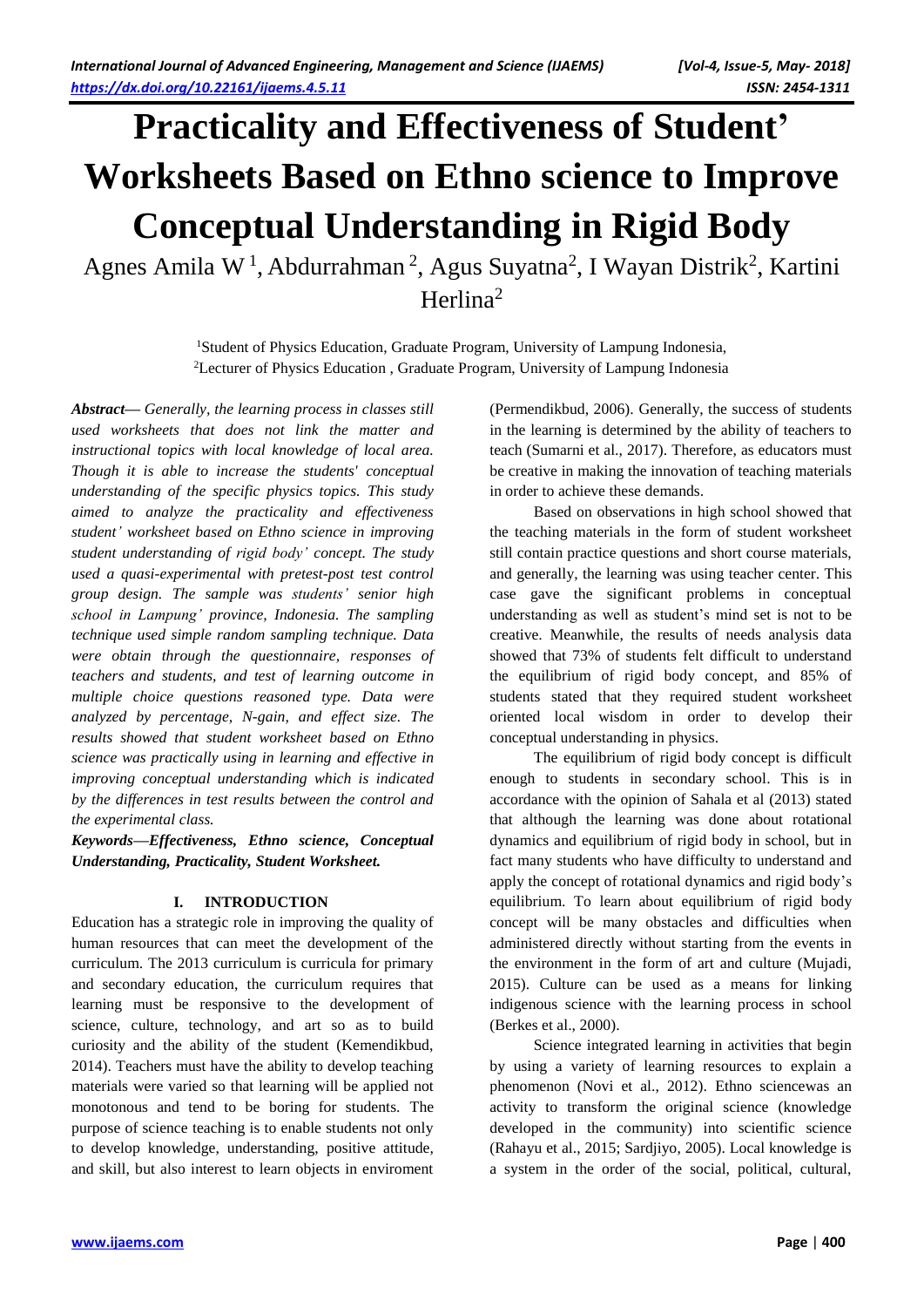economic, and environmental life in the midst of the local community (Misnah,2015). Ethno sciencewas a learning approach that relates to the local culture, indigenous science and scienceteory that has been developed in Brazil (Battiste, 2002) and Canada (Ward, 2010), and Tanzania (Ruheza et al., 2013). In addition, Ethno science also closely related to the environment, where the environment has become the center of attention of various scholars, intellectuals, scientists, politics and government (Dhanya, 2017). Learning based Ethno scienceapproach digs initial views on culture or habits of a person that are used in everyday life, and then it was translated into scientific knowledge (Sudarmin et al., 2017; Rist et al., 2006). Ethno science is important for the level of local wisdom and knowledge in the science curriculum that aims to promote the spirit of nationalism students (Kidman et al., 2013). In addition, environment-based learning helpful in preserving the environment, students play an important role in raising public awareness and protecting the environment (Talens, 2016).

The role of local knowledge-based learning is important in understanding the concept of students' ability to generate. Understanding is the mental or thought process for observing phenomena or events, and ideas that can be delivered either orally or in writing, visually or symbolically. Cognitive processes included in the category of understanding of interpreting, exemplifying, classifying, summarizing, in summing up, compare, and explain (Knuth et al., 2002; Canon et al., 2005; Anderson et al., 2001). Based on Afrianawati et al (2016) also showed that learning by applying the Ethno science model can increase students' cognitive abilities. Other studies have shown that the use Ethno science approach in learning has a high potential in exploring the ability of students' conceptual understanding (Parmin et al., 2017).

The purpose of this study was to apply learning with student worksheets based on Ethno science to analyze an improved physics conceptual understanding in terms of practicality and effectiveness of students worksheets in learning equilibrium of rigid body concept. Based on these objectives, then formulation of the problem in this study, as follows:

1) How practicality student worksheet based on Ethno science in equilibrium of rigid body learning?

2) How effectiveness student worksheet based on Ethno science in equilibrium of rigid body learning?

# **II. RESEARCH METHODS**

#### **2.1 Research Design**

This research used quasi-experimental with pretest-post test control groupdesign. The assessment of practicality test showed by feasibility student worksheet and the response of teachers and students towards learning using

student worksheets based onEthno sciencein qualitative data. While,the assesment of effectiveness demonstrated by the results of conceptual understanding test in quantitative data. This study was conductedin two classes,the one was experimental class thattaught by using student worksheet based onEthno science and the other one was control class that taught by using conventional student worksheet.

#### **2.2 Research sample**

The sample collecting technique was purposive sampling, the sampleswere selected based on consideration of the researcher. Samples of this study involved three physics teachers and 50 students of high school in Lampung province, Indonesia, where 25 students were in the experimental class that taught by using student worksheet based on Ethno science. Meanwhile, 25 othersstudents were in control classwere taught by conventional worksheet.

#### **2.3 Research Instruments**

Research instruments used to practicality test consists of two instruments namely feasibility observation sheets and sheets of teachers and students response. Feasibility observation sheet used to determine the level of adherence to learning using student worksheet based on Ethno science consisting of 35 items consisted of a questionnaire that require respondents to choose answers, excellent, good, fair, or poor. While, the sheets student responses to student worksheet used to know the teachers and students response after learning using student worksheet based on Ethno science which consisting of 20 items. Furthermore, the effectiveness of the conceptual understanding test consists of 10 multiple choice questions reasoned. Prior to use all instruments were validated by the experts and has been declared valid.

#### **2.4 Data Analysis**

Data analysis results practicality student worksheet were determined by calculating the average score of every aspect. The result of the acquisition of scores form of quantitative data which is then converted into qualitative data. The determination of the conversion of the score is taken from Arikunto (2006) which can be seen in Table 1.

| Table.1: Conversion Score Quantitative Data |
|---------------------------------------------|
| IntoOualitative Data                        |

| <i>IntoOuanianve Data</i> |                   |  |  |
|---------------------------|-------------------|--|--|
| Accomplishment' Level     | Qualification     |  |  |
| 81-100%                   | Excellent         |  |  |
| 61-80%                    | Good              |  |  |
| 41-60%                    | Sufficient        |  |  |
| $21-40%$                  | Insufficient      |  |  |
| $0-20%$                   | Very Insufficient |  |  |

Analysis of the data to determine the students' increased conceptual understanding in using student worksheet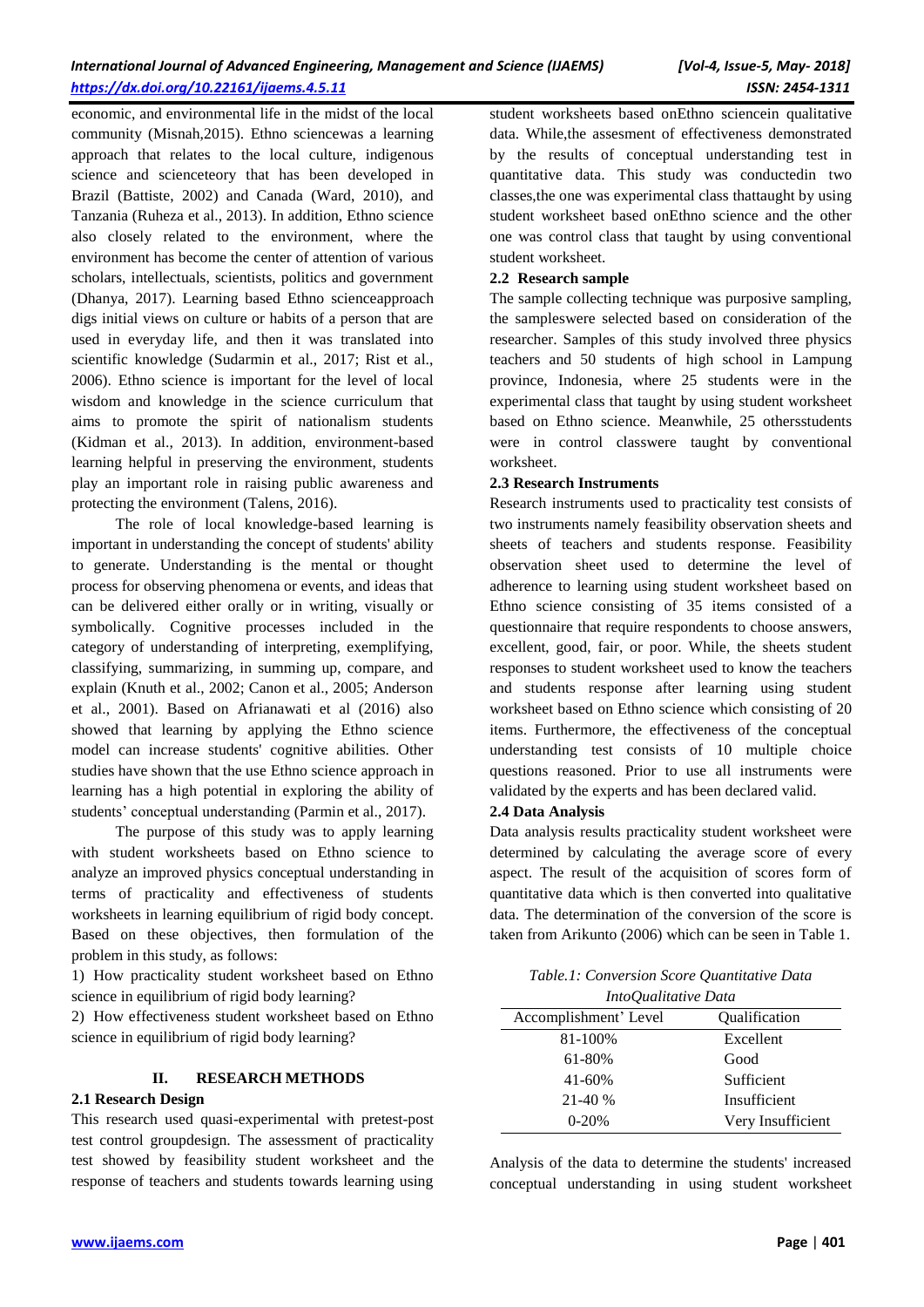# *International Journal of Advanced Engineering, Management and Science (IJAEMS) [Vol-4, Issue-5, May- 2018] <https://dx.doi.org/10.22161/ijaems.4.5.11>ISSN: 2454-1311*

based on Ethno science consist of average score of *N-Gain* and effect size. Analysis of N-Gain is used to determine whether there is an increased conceptual understanding between pre test and post test. Interpretation criteria *N-gain* proposed by Hake (2002) as shown in Table 2. Effect size is used to determine the influence of student worksheet based onEthno science in learning to the student conceptual understanding. To calculate the magnitude of the effect size was using *Cohen's,* then interpreted based on the criteria according to Cohen that can be seen by Becker (2000) in Table 3.

| Table.2: Criteria Interpretation of gain |                |  |  |
|------------------------------------------|----------------|--|--|
| N-Gain                                   | Interpretation |  |  |
| g > 0.7                                  | High           |  |  |
| $0.3 < g \leq 0.7$                       | Medium         |  |  |
| $g \leq 0.3$                             | Low            |  |  |

| Table 3: Interpretation of Effect Size |                |  |  |
|----------------------------------------|----------------|--|--|
| Effect Size                            | Interpretation |  |  |
| d > 0.80                               | Large          |  |  |
| $0.50 \le d \ge 0.80$                  | Medium         |  |  |
| d > 0.50                               | Small          |  |  |

#### **III. RESULT AND DISCUSSION**

The main results of this study conducted the high school in the province of Lampung, Indonesia was ananalysis about the practicality and effectiveness of student worksheet based on Ethno science that has been developed. Learning was done by using worksheets based Ethno science consisting of three meetings which therein were preliminary, content, and cover. Student worksheet equipped with various phenomena Ethno science, exercises, practical guidance, and the task independently. As for some of the phenomena that exist Ethno science on student worksheets used in this study as shown in Figure 1. The teacher had taught the student by using the student worksheet based on Ethno science and obtained data of practicality and effectiveness.

The assessment of practicality student worksheet based on Ethno science in learning measured through feasibility student worksheet and response of teachers and students to student worksheet in implementation. The results of the student worksheets feasibility observation illustrated by the diagram shown in Table 4.

Table 4 shows the results of observation feasibility student worksheet overall with an average score of 92% was included in the very high category. This means that the student worksheet based Ethno science used has a step of learning activities, social system, the principle of reaction, support system, and a very good instructional impact. Learning activities using student worksheets



*Fig.1: Student's Worksheet On Second Meeting*

| Table.4: Observations Feasibility of Student Worksheet |  |
|--------------------------------------------------------|--|
| BasedOn Ethno science                                  |  |

| N              |                                 | Percentage | Criteria |
|----------------|---------------------------------|------------|----------|
| 0.             |                                 |            |          |
| 1              | <b>Introduction Activities</b>  | 94%        | Very     |
|                |                                 |            | High     |
| $\overline{2}$ | Core Activities                 | 89%        | Very     |
|                |                                 |            | High     |
| 3              | <b>Closing Activities</b>       | 87 %       | Very     |
|                |                                 |            | High     |
| 4              | Time Management                 | 92%        | Very     |
|                | <b>Observed Aspect</b>          |            | High     |
| 5              | <b>Observations</b>             | 94%        | Very     |
|                | Circumstances Class             |            | High     |
| 6              | <b>Systems Social</b>           | 92%        | Very     |
|                |                                 |            | High     |
| 7              | Principle of Reaction           | 88%        | Very     |
|                |                                 |            | High     |
| 8              | <b>Support Systems</b>          | 87%        | Very     |
|                |                                 |            | High     |
| 9              | Impact of Instructional and     | 80%        | High     |
|                | Accompaniment                   |            |          |
|                | Average Score of Feasibility in | 92%        | Very     |
|                | <b>Student Worksheet</b>        |            | High     |

based Ethno science facilitated students understanding and recognize the equilibrium of a rigid body concept then it connected with the culture or customs in their neighborhood.

Feasibility in learning activities aspects such as preliminary activities, core, and the cover obtain a very high score, it indicated that the student worksheet-based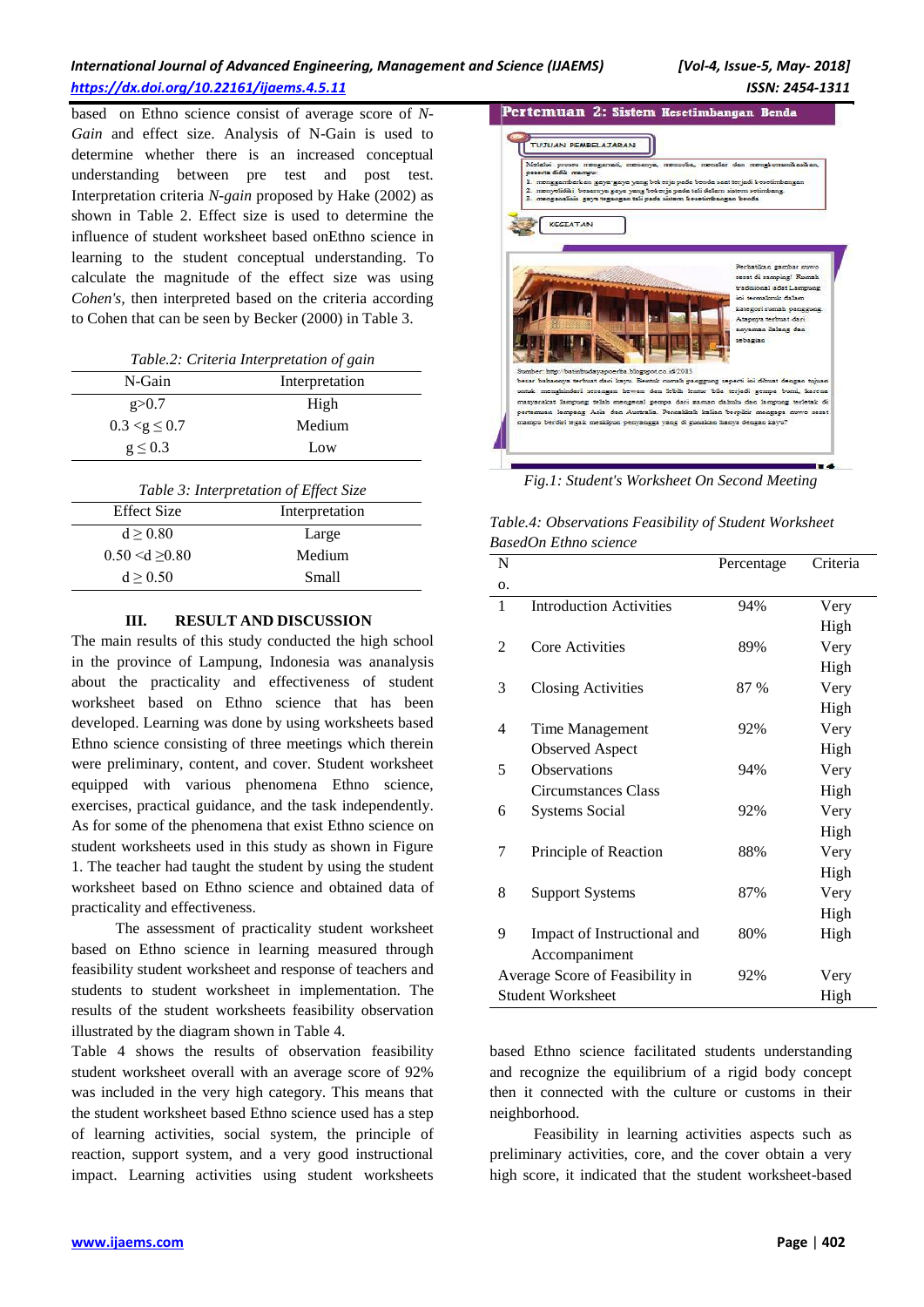Ethno science in learning was very good. Activity was a preliminary stage of activities to re-announcements about the learning objectives and explain to students about the use of worksheets based Ethno science. At the core activities of the students were divided into five groups, and each student is required to listen to the explanation of teachers and students were asked to observe the phenomenon Ethno science that exist in the worksheet, the phenomenon Ethno science observed equilibrium concept in Lampung's dancers, the concept of tradisonal house building in Lampung, Indonesia, then the equilibrium on teeter totter and ladders are used to facilitate the work. Without realizing the process of making the art of dance and the traditional house is not off to do with the concept of physics, in particular the concept of equilibrium objects. This sort of thing can be used by teacher to relate the physics concepts to the culture in a learning process. Studying about equilibrium of rigid body will be many obstacles and difficulties when administered directly without starting from the phenomenons in the environment in the form of art and culture (Mujadi, 2015).

Feasibility of social system in the learning visible from the interaction between teachers and students when the teacher guides the students in group discussions to resolve the existing problems in students worksheet based Ethno science, while the interaction between students and his group demonstrated when they conducted an experiment to prove their hypothesis that they created, then they presented the results of an experiment in front of the class. Teacher as facilitator to guide them in the presentation, as well as providing reinforcement as a scaffolding on their findings. In line with this results Abdurrahman et al (2018) revealed that through scaffolding activities, students tend to be more active and enthusiastic in interacting with teachers, other students, and learning resources. This is done to assist students in solving the problems that exist in the worksheet. According to Nurulsari et al (2017) a positive interaction between students, teachers, and learning resources, the effect on the implementation of the social systems that obtain very high percentage.

Adherence to the principle of the implementation of the learning percentages reaction is very high at 88%. This happens because the role of teacher as facilitator is able to create a pleasant atmosphere. Based on the observation of the observer, the students looked enthusiastic in working with the program material physics bendar strong equilibrium, in terms of the completion of the core activities of teachers not so involved in the learning process so that students can be trained independence.

Feasibility support system obtained percentage is very high, reaching 87%. Analysis of support system conducted through conformity assessment by the observer is learning the implementation of appropriate lesson plans have been made, as well as learning resources in the form of worksheets based Ethno science in accordance with the ongoing learning materials. Therefore, the enforceability of the test vote on aspects of the support system is very high.

Assessment of the impact of instructional aspect and companion reached a score of 88%, which shows that its implementation is very high. Student worksheet implementation Ethno science based learning instructional impacts for students is to improve understanding of scientific concepts and attitudes. In addition to the instructional impact, student worksheet Bridesmaids result of the development impact that fosters creativity, a sense of caring for the culture and the environment, careful, thorough, and the responsibility to conduct a study.

Furthermore, the student response seen from the clarity of the language used in the student worksheet, suitability appearance, ease of use, and the level of student satisfaction in using worksheets result of the development. Student response was positive in every aspect. The results of students 'response to student worksheet result of development reached 87%, this means students' response to the use of very high student worksheet. The students' responses also supported by positive comments when they were asked at the end of the lesson. According to the students, they said that learning to use this worksheet is new and exciting, because the student worksheets with pictures, the phenomenon of the surrounding culture, and content material that is easy to understand. Response teachers were having observed and used worksheets result of the development which is the average teacher found student worksheet developed in accordance with Core Competencies (CC) and Basic Competencies(BC) were already standard.

Teachers argue that by using student worksheet based on Ethno science, students are able to discover new things in the understanding of physics concepts. Student worksheet result of the development is able to enhance students' understanding in solving problems in physics particularly equilibrium of rigid body. There are so many phenomena Ethno science shown in student worksheet, so it allows students to hone their ability in problem solving and group discussion. In addition, the questionnaire responses have filled teacher can be seen in Table 5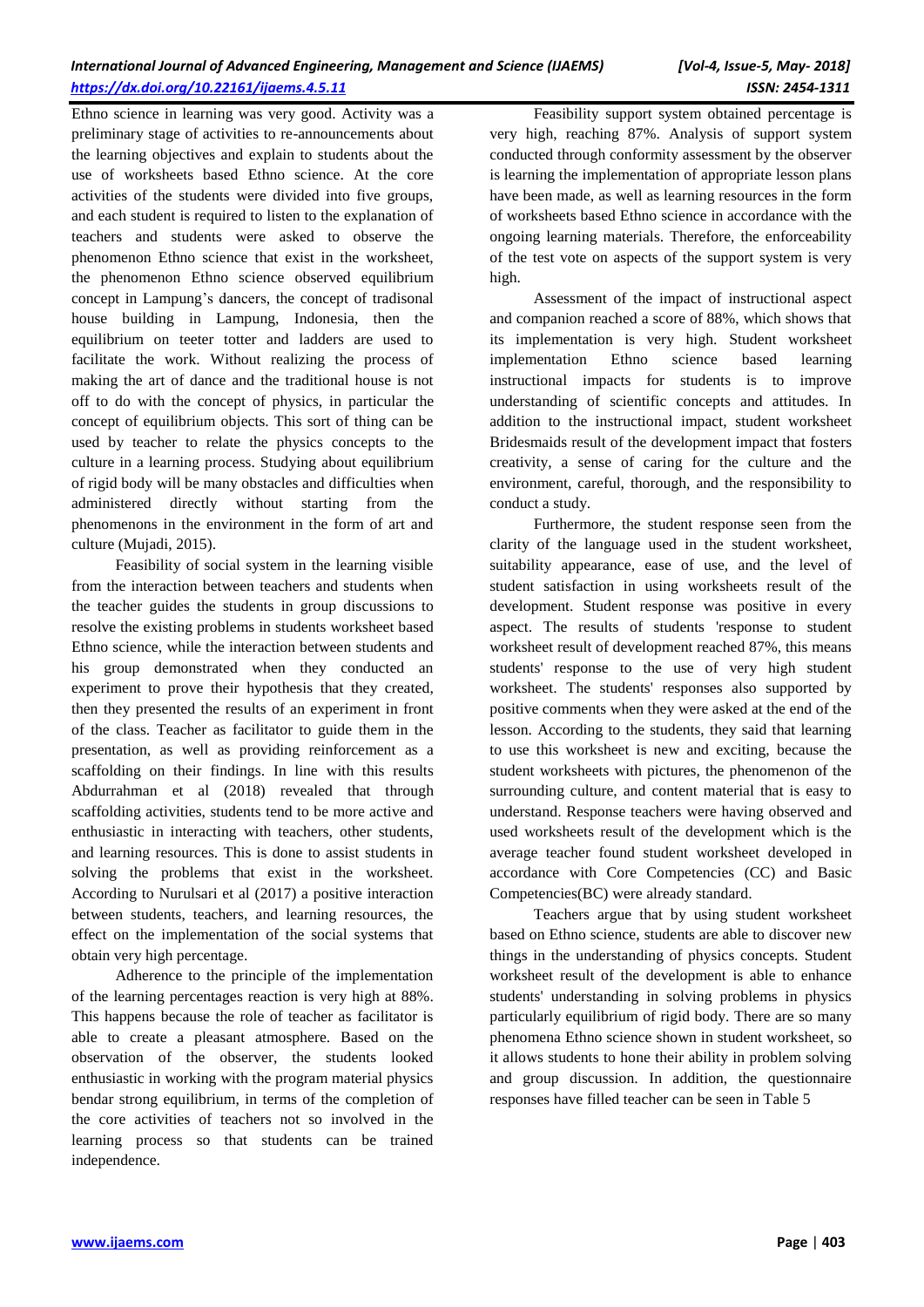# *International Journal of Advanced Engineering, Management and Science (IJAEMS) [Vol-4, Issue-5, May- 2018] <https://dx.doi.org/10.22161/ijaems.4.5.11>ISSN: 2454-1311*

*Table 5: Results of Response Teachers to Use Worksheet* 

| <b>Student Based Ethno science</b> |                          |            |          |
|------------------------------------|--------------------------|------------|----------|
| N                                  | Result of                | Percent    |          |
| $\mathbf{O}$                       | Response in              |            | Criteria |
|                                    | Physics Teacher          | age $(\%)$ |          |
| 1                                  | Physics Teacher 1        | 91.7       | Very     |
| 2                                  | <b>Physics Teacher 2</b> | 86.5       | Good     |
| 3                                  | physics teacher 3        | 90.8       |          |
|                                    | average                  | 89.6       |          |
|                                    | Percentage               |            |          |
|                                    |                          |            |          |

based on the responses of teachers to use student worksheets based Ethno science, it is known that the physics teacher had a positive response to the use of worksheets, the average physics teacher responds by 89.6%, or very good. These results indicate that workbased Ethno science acceptable to facilitate teacher in physics. Teachers assume that Ethno science based learning can make students were able to relate their real science with theory, more creative, and easy to accept learning. The same thing was stated in the research Sudarmin et al (2017) that learning can dig Ethno science original view about the culture and habits of students in the learning community. Additionally, Rist et al (2006) suggested that Ethno science help to improve students' assumptions about culture in the society with regard to the natural sciences.

Based on the results of enforceability of the product and the response of teachers and students gain a very high category, it can be concluded that based student worksheet Ethno science practical development results to be used in high school physics teaching material particularly rigid body equilibrium. The practical teaching materials can be interesting, as well as to motivate learning (Uno, 2006).

The results of the effectiveness of student worksheets based Ethno science in learning is measured through student conceptual understanding test results on an experimental class and control class. The test results effect size using a calculator *Cohen's* (Figure 2) showed that the effect of the used student worksheet based on Ethno science was large enough to generate students conceptual understanding. Effect-size was calculated and

showed the value r 0.7493158 or in medium category. That was, the effect of using student worksheet based onEthno science forgeneratingthe student conceptualunderstanding was in the medium size. Meanwhile, based on the analysis of N-gain in the experimental class and control class can be seen in Table6.

| <b>Group 1</b> | Group 2       |  |
|----------------|---------------|--|
| $M_1$ 82.52    | $M_2$ 62.0400 |  |
| $SD1$ 9.674    | $SD2$ 8.37894 |  |
| Compute        | Reset         |  |
| Cohen's d      | effect-size r |  |
| 2.2630669      | 0.7493158     |  |

*Figure 2: Effect size on conceptual understanding* 

*Table 6: Average yield N-gain and Concept Training Effect size Student*

| Liject size Statent |      |      |      |      |                          |
|---------------------|------|------|------|------|--------------------------|
| Class               | Pret | Post |      |      | Std. dev N-gain Category |
|                     | est  | test |      |      |                          |
| Experi 46.9 82.5    |      |      | 9.67 | 0.66 | Medium                   |
| ment                | 6    |      |      |      |                          |
| Contro              | 62.0 | 41.4 | 8.37 | 0.34 | Low                      |
|                     |      |      |      |      |                          |

Based on Table 6, the experimental class that used student worksheet based Ethno science got an increased gain of conceptual understanding that was higher than the control class that used a conventional student worksheet. The experiment class got N-gain score 0.60 or in the category of moderate improvement, while the control class got Ngain score 0.34 or lower improvement. Learning that using learning resource of student worksheet based Ethno science provide experience for students to relate phenomena in the surrounding areas with the existing physical theories. Posttest results of the students after learning Ethno science increased, it was consistent with a research (Sudarmin et al, 2017; Afrianawati, 2016; Kartimi, 2014).

Student's answer in student worksheet based on Ethno science was effective in improving students' conceptual understanding that can be seen in Figure 3.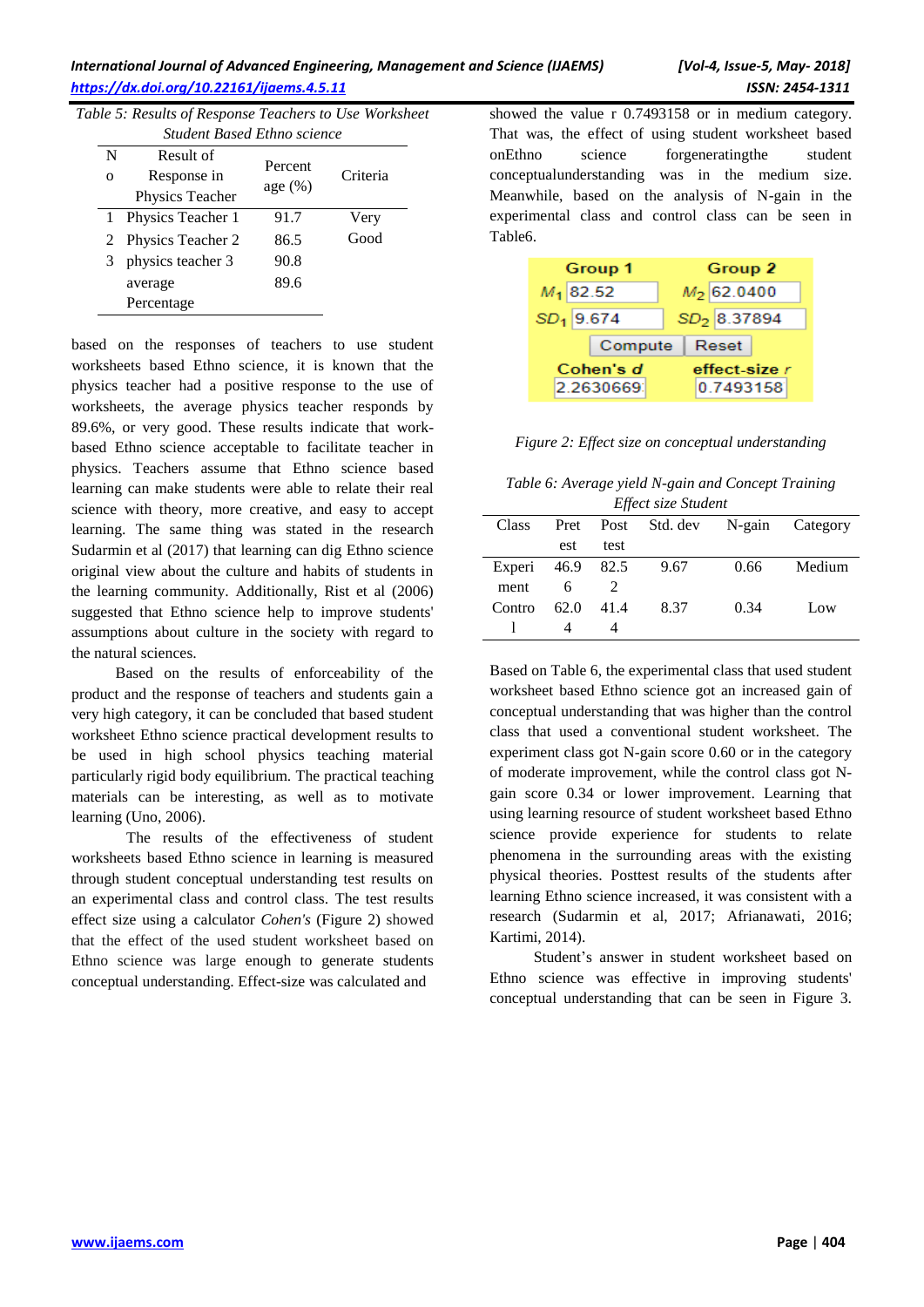

*Fig.3: The student's answer on Ethno science' worksheet*

Based on student worksheet question based on Ethno science in Figure 3, the worksheet showed that the phenomenon Ethno science occurred in traditional Indonesian dancers that dance dishes. Dancers plate capable of holding a candle in her arms as she stepped on the plate. Seen in the figure that the plates were not broken, it is then analyzed by the students why it happens. Through the analysis process, teacher would guide students to relate the equilibrium of rigid body concept in this Ethno science phenomenon. It turned out learning by using student worksheet based on Ethno science guided students to apply the concept of rigid body equilibrium, look at the students' answers in Figure 3 students were able to decipher the reasons for the existing problems and were associated with the concept of style moment. The steps began by observing the phenomenon, and then analyzed the phenomenon, answered questions, and then conducted an experiment to prove the answer to the problem of the phenomenon. Through these activities the ability of conceptual understanding began to grow, conceptual understanding was very important in learning physics (Suryaniet al., 2018). Natural science was better when taught through the cultural approach, customs, and traditional methods, this was in line with research Gasat et al (2017). The process of learning using student worksheet based on Ethno science will open their views of nature and culture, basically a physics concept that originated from nature.

# **IV. CONCLUSION**

Based on the description in the discussion can be concluded that student worksheet based Ethno science, 1) practically viewed from the results feasibility ofstudent worksheet in learning, teachers' response were very good and positive students' responses againststudent worksheet. 2) effectively viewed from differences in test results between the students' conceptual understanding of

experimental class and control class. Students' conceptual understanding in experimental class are taught using student worksheet based Ethno science higer than the control class. Learning physics used student worksheet based Ethno science has several advantages consist of attractive design, hone the idea of student creativity, curious, accompanied by figures of the phenomenon realistic, step coherent learning, and guided to find the concept to be learned.

#### **ACKNOWLEDGMENT**

We thank to the University of Lampung, Indonesia. This research would not be possible without the help from all members of our team who are not authors on this paper.

# **REFERENCES**

- [1] Abdurrahman, A., Saregar, A., &Umam, R. (2018). The Effect of Feedback as Soft Scaffolding on Ongoing Assessment Toward The Quantum Physics Concept Mastery of The Prospective Physics Teachers. *JurnalPendidikan IPA Indonesia*, *7*(1), 34-40.
- [2] Afrianawati, S., Sudarmin, &Sumarni, W. (2016). Model pembelajarankimiaberbasisetnosainsuntuk Meningkatkankemampuanberpikirkritissiswa. *Jurnal Pengajaran MIPA,21*(1), pp. 46-51.
- [3] Anderson, I.W. & Krathwohl, D.R. (2001). *A Taxonomy for Learning, Teaching and Assesing.* A revision of Bloom's Taxonomy of education Objectives. New York: Addison Wesley.
- [4] Arikunto, Suharsimi. (2006). *Dasar-dasar Evaluasi Pendidikan*. Jakarta: Bumi Aksara
- [5] Battiste, M. (2002). Indegenous knowledge and pedagogy in first nation education a literature review with recomenation. Accessed on Mei 2018.http: // www.afn. ca / uploads/files/education/24.\_2002\_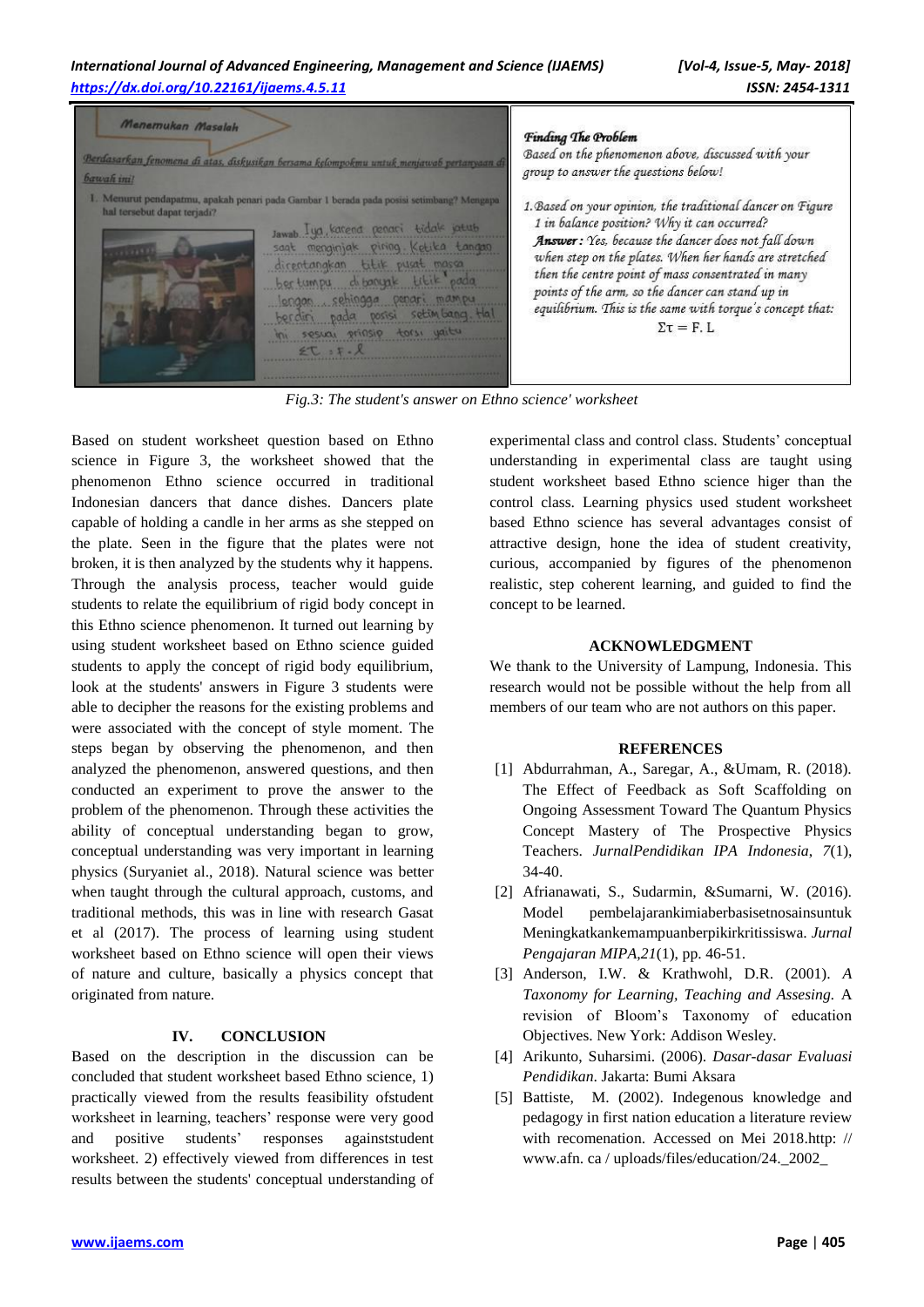- [6] Becker, L. A. (2000). Effect size (ES). Accessed on October, *12*(2006), pp. 155-159.
- [7] Berkes, F., Colding, J., &Folke, C. (2000). Rediscovery of traditional ecological knowledge as adaptive management*. Ecological Applications*, *10*(5), pp. 1251–1262.
- [8] Canon, H.M & Feinstein, A. H. (2005). Bloom Beyond Bloom: Using the Revised Taxonomy to Develop Experiential Learning Strategies. *Developments in business Simulations and Experiential Learning, 32*, pp. 348-356.
- [9] Dhanya, C. H., & Pankajam, R. (2017). Environmental awareness among secondary school students. *International Journal of Research - Granthaalayah*, *5*(5), pp. 22-26.
- [10] Gasat, V. J. P., Del Rosario, M. P. N., and Monalo, F. O. (2017). Comparative Analysis of Traditional versus Authentic Teaching Method in DNA Extraction to Biology Students.*International Journal of Advanced Engineering, Management and Science (IJAEMS)*, 3, pp. 199-204
- [11]Hake, R. R. (2001). Lessons from the physicseducation reform effort. Lessons from the physicseducation reform effort. *arXiv preprint physics/0106087.*
- [12] Kartimi. (2014). Implementation of biology learning based on local science culture to improvement of senior high school students learning outcome in Cirebon district and Kuningan district. *Scientiae Educatia, 3*, pp. 1-10.
- [13]Kementerian Pendidikandan Kebudayaan. (2014). *Konsepdan Implementasi Kurikulum 2013*. Jakarta: Kementerian Pendidikandan Kebudayaan.
- [14]Kidman, J., Chiung, F., & Eleanor, A. (2013). Indegenous student experiences of the hidden curriculum in science education: A cross national study in New Zealand and Taiwan*. International Journal of Science and Mathematics Education*, *11*(2), pp. 43-64.
- [15]Knuth, R.A. & Jones, B.F. (2002). Teachers' conception of proof in the context of secondary school mathematics. *Journal of Mathematics Teacher Education*, *5*(1), pp. 61-88.
- [16]Misnah. (2015). *Kearifan Lokal Sebagai Sumber Pembelajaran IPS*. Bandung: Pendidikan IPS UPI
- [17]Mujadi. (2015). Indiginasi Senidan Budayadalam Pembelajaran Fisika.*RKPF UAD*, *2*(2).pp. 67-72
- [18][18] Novi, R., & Parmin. (2012). Pengembangan Modul Pembelajaran IPA Terpadu Berwawasan Sains, Lingkungan, Teknologi, danMasyarakat. *Jurnal Penelitian Pendidikan*, *29*(8), pp. 125-136.
- [19]Nurulsari, N., Abdurrahman A., &Suyatna, A. (2017). Development of soft scaffolding strategy to improve student's creative thinking ability in

physics*.Journal of Physics: Conference Series, 909*, pp. 1-8.

- [20]Parmin, Sajidan, Ashadi, Sutikno, & Fibriana, F. (2017). Science integrated learning model to enhance the scientific work independence of student teacher in indigenous knowledge transformation**.**  *JurnalPendidikan IPA Indonesia,* 6(2), pp. 365-372.
- [21]Permendikbud No. 22 Tahun 2006 tentangStandar Isi untuk Satuan Pendidikan Dasardan Mennegah. Jakarta.
- [22]Rahayu, W. E., & Sudarmin. (2015). Pengembanganmodul IPA terpaduberbasisetnosainstemaenergidalamkehidupan untukmenanamkanjiwakonservasisiswa.*Unnes Science Education Journal, 4*(2), pp. 920-926.
- [23]Rist, S., &Dahdouh, F. G. (2006). Ethno sciences–– A step towards the integration of scientific and indigenous forms of knowledge in the management of natural resources for the future. *Journal of EnvDevSustain* ,*8*(4), pp. 467-493.
- [24]Ruheza, S, Mattee, Z.A; Chingonikaya, E.E, and, ZuenaKilugwe, (2013). Integration of The Indegenous Knowledge System (IKS) for sustainnable management and use of biodiversity in South Nguru mountain forest: The influence of socio-economic and politiccal factors. *Journal of Sustainable Development in Africa,* 15(8), pp.94- 114.
- [25]Sahala, S., & Oktavianty, E. (2013). Remediasikesulitanbelajarsiswakelas XII IPA MAN 1 Pontianak padamateridinamikarotasimenggunakan model learning cycle 5E. *Jurnal Pendidikandan Pembelajaran*, *2*(6).
- [26]Sardjiyo. (2005). Pembelajaranberbasisbudaya model

inovasipembelajarandanimplementasikurikulumberb asiskompetensi*. JurnalPendidikan*, 6(2), pp. 83-98.

- [27]Sudarmin, Febu, R., Nuswowati, M., &Sumarni, W. (2017). Development of Ethno science approach in the module theme substance additives to improve the cognitive learning outcome and student's entrepreneurship. *Journal of Physics*, *824*, pp. 1-14.
- [28]Sumarni, W., Sudarmin, Wiyanto, Rusilowati, A., &Susilaningsih, E. (2017). Chemical literacy of teaching candidates studying the integrated food chemistry etnosciences course.*Journal of Turkish Science Education,14*, pp. 60-72.
- [29] Suryani, Y., Distrik, I.W., and Suyatna, A. (2018). The practicality and effectiveness of student worksheet based multiple representation to improve conceptual understanding and students'problemsolving ability of physics. *International Journal of Research -Granthaalayah*, *6*(4), pp. 166-173.